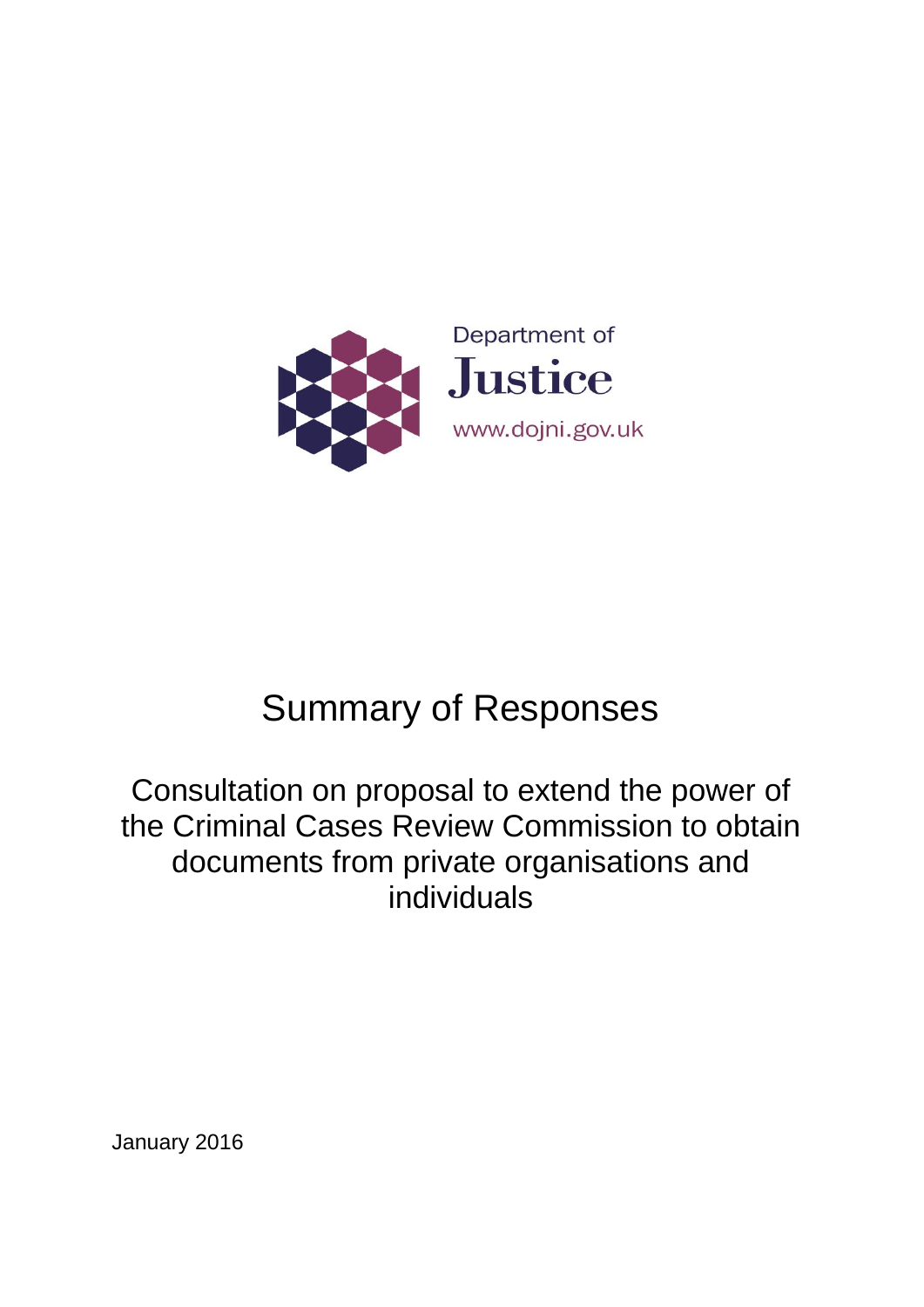# **1. Introduction**

- 1.1 In December 2014 the Department of Justice published a consultation on a proposal to extend the power of the Criminal Cases Review Commission to obtain documents and other material from private organisations and individuals.
- 1.2 The Criminal Cases Review Commission is an independent body which investigates potential miscarriages of justice in Northern Ireland and refers appropriate cases to the Court of Appeal. Anyone who believes they have suffered a miscarriage of justice can ask the Commission to review their case. Currently the Commission has no power to obtain material for their investigations from the private sector and this has often worked to the disadvantage of applicants.
- 1.3 The consultation paper set out a number of examples where the new provision might be required including such bodies as private schools, clinics, the banking sector, shops and stores, employers and GP's as well as private individuals.
- 1.4 The consultation considered that such a change would benefit applicants who believe they have suffered a miscarriage of justice however we welcomed views on the impact of the proposal to inform our decision on whether to extend this legislative change to Northern Ireland.
- 1.5 We received 10 responses to our proposal. We are grateful to everyone who took time to address the issues in our consultation and who provided thoughtful, high quality suggestions. The organisations who responded are listed in appendix A.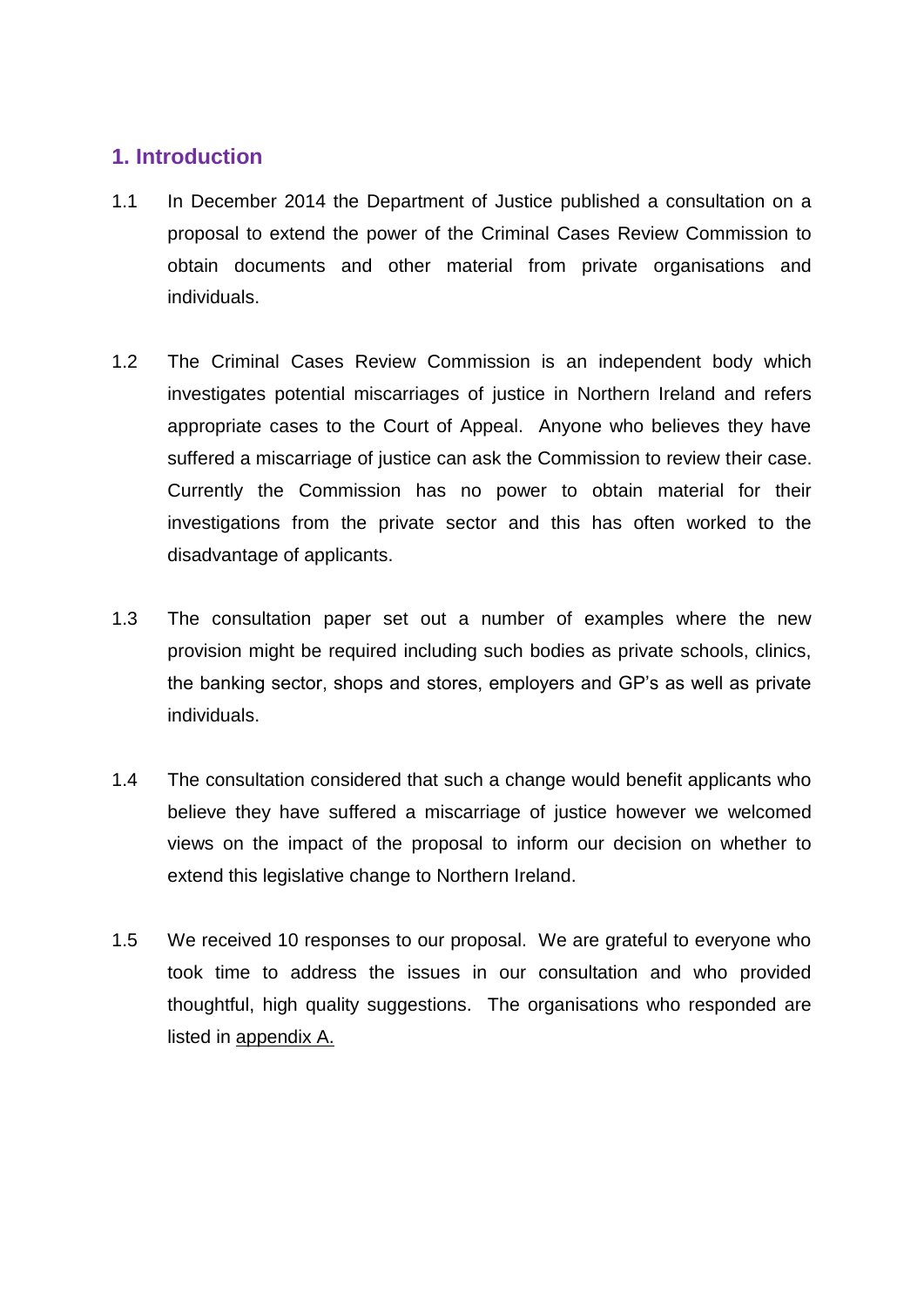## **2. Responses**

- 2.1 This section sets out respondents' views on the proposal and the Department's response. We received 10 responses to the consultation. Six of the respondents were fully supportive of the change, one had no contrary views to the proposal and one respondent could neither support nor reject the proposal suggesting that each request would require consultation with the person affected and that a process for pre court mediation would be beneficial.
- 2.2 One respondent suggested protections to balance the rights of the parties affected by the disclosure, particularly the rights protected by the European Convention on Human Rights and one highlighted the requirement for compliance with the third data protection principle of the Data Protection Act.
- 2.3 One respondent highlighted that the new power should also extend to commercial companies who provide forensic services and the Department can confirm that such organisations would be included.

#### Supportive views

- 2.4 Two respondents noted that in cases whereby grave or exceptional matters of public concern are engaged, it is important that the investigative body has access to all relevant information in order to discharge its statutory duties.
- 2.5 One respondent highlighted that the work of the Criminal Cases Review Commission is of vital importance as they enhance public confidence in the criminal justice system. While the lack of this power remains unaddressed, they are frustrated in their ability to gain access to documents from organisations previously in the public sector and thus prevented from pursuing cases with the required pace, rigour and probity that should be at the core of any independent review process.
- 2.6 Two respondents noted that such provisions are already available to other bodies in Northern Ireland including the Commissioner for Complaints,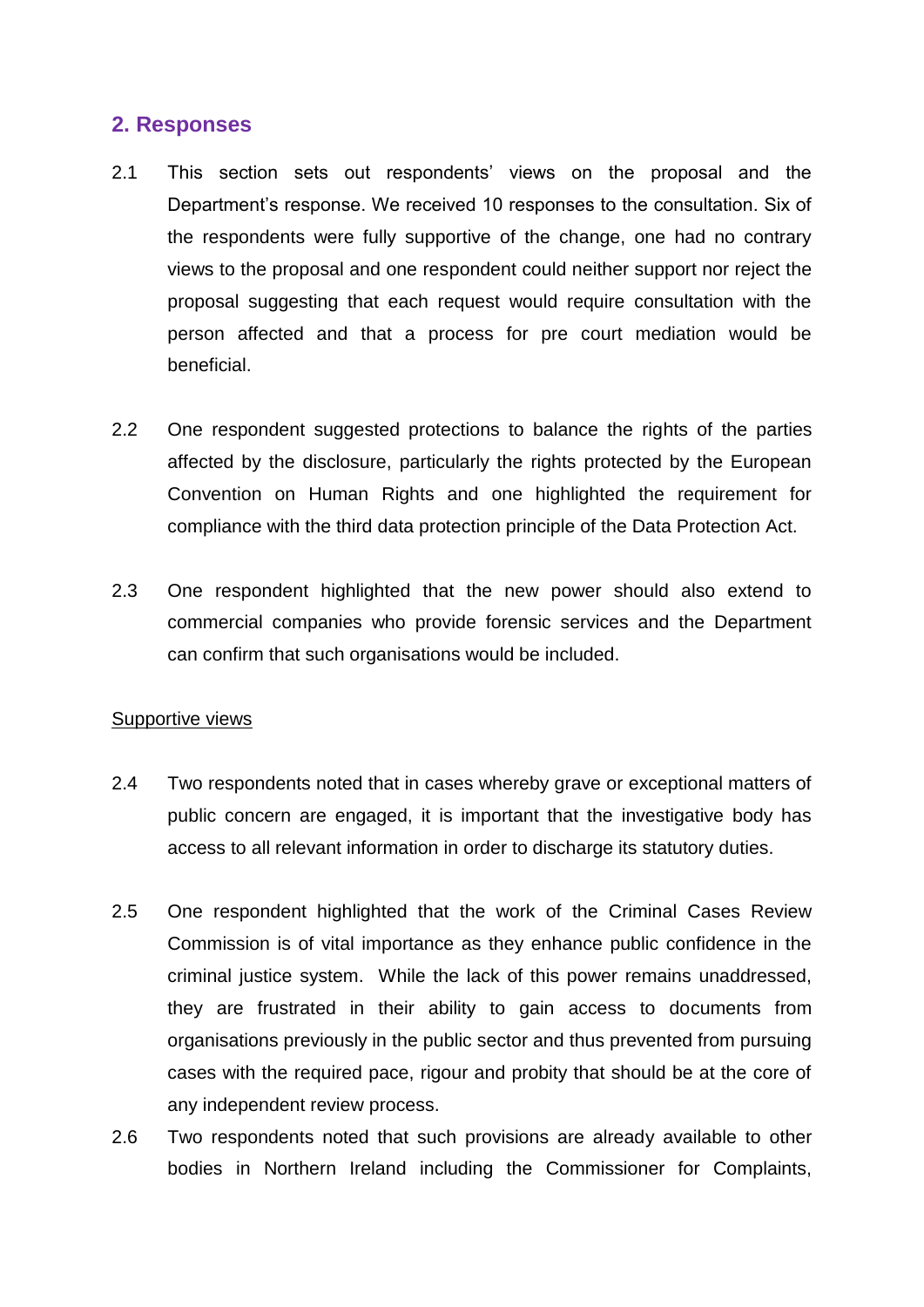Financial Services Ombudsman, the Parliamentary Commissioner and the Health and Safety Inspector.

#### **Safeguards**

- 2.7 The safeguards proposed were considered by most respondents to be adequate and proportionate. There is a facility to seek consent of the individual and a choice for them to release the material and where necessary the court would ensure that non-public sector bodies will have the protections required in exceptional cases.
- 2.8 One response highlighted that in considering the proposal to extend the power it is necessary to balance the competing rights and interests of the parties affected by the disclosure, perhaps particularly the rights protected by article 8 of the European Convention on Human Rights.
- 2.9 As a section 6 Human Rights Act public authority the Commission itself must form a proper judgment in balancing the possible relevance of perhaps unknown material against the relevant rights of third parties. While it is noted that the Commission would always first attempt to obtain any information voluntarily this may not be of assistance to individuals or bodes who may be unable to share sensitive material about others.
- 2.10 The response highlighted that it would be proper to require the Commission to persuade a Court that a reasonably demanding threshold has been met to justify disclosure. Courts are of course, well placed to carry out the human rights analysis required. Without the interposition of a Court there is a risk that individuals and organisations may provide documents and other material too readily as they may be under the impression that any refusal to provide the material will inevitable result in a court order compelling them to do so.
- 2.11 One response focused on compliance with the Data Protection Act (DPA). This noted the difficulties in investigating some cases and therefore welcomed the proposal to create a statutory footing for the Commission. They noted that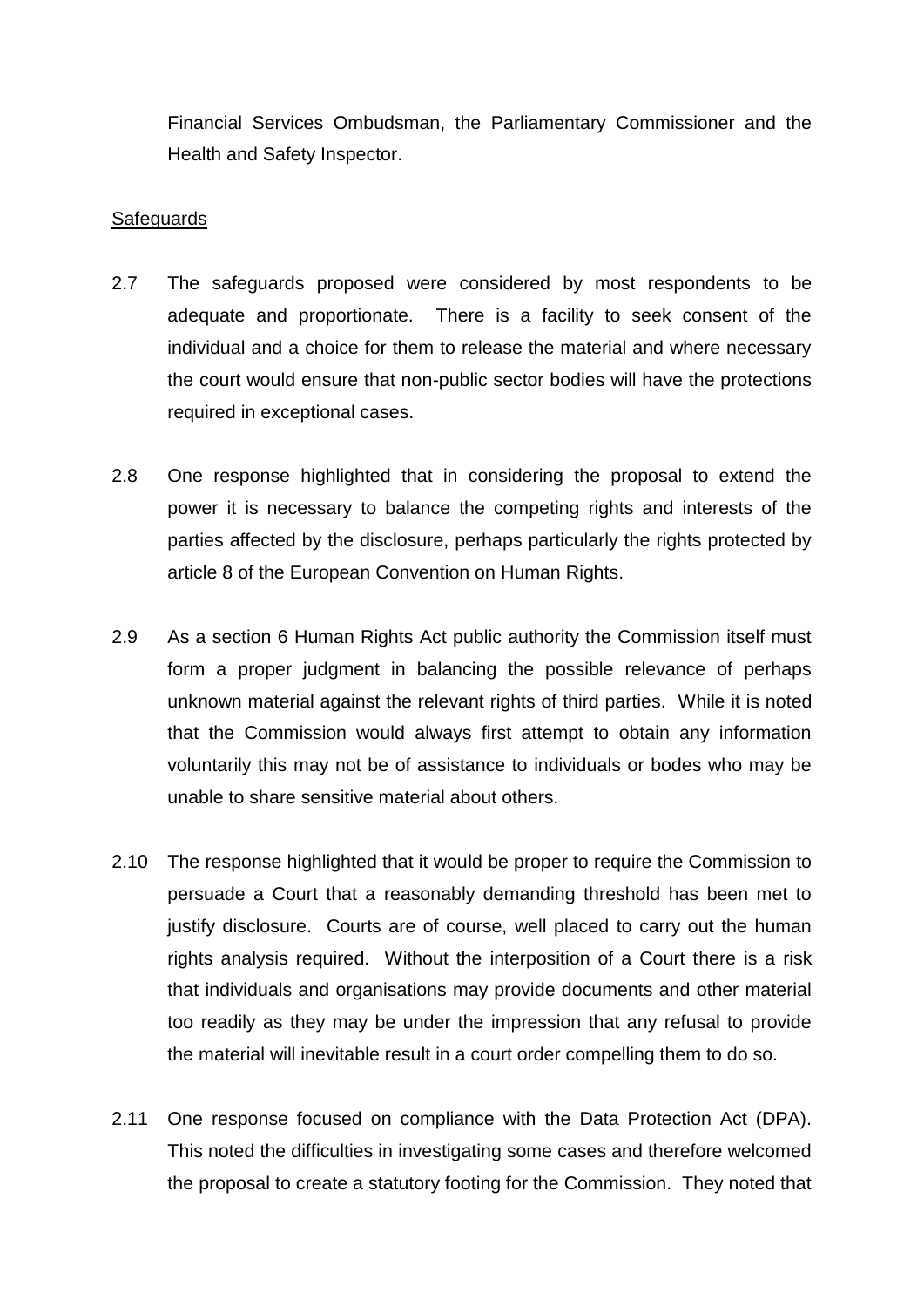a number of the examples cited confidentiality as a reason that information is not provided and would like to reinforce that the DPA contains a number of exemptions which allows organisations to disclose personal data which would otherwise be protected. However creating a legal obligation for private organisations to provide information would strengthen the exemption in 35(1) by providing a statutory duty rather than a discretionary obligation.

- 2.12 Any powers of the Commission should comply with the DPA; the information must be processed fairly, lawfully and certain conditions must be met. A condition from Schedule 2 must be met and for sensitive material a condition in Schedule 3 is also required. A statutory requirement would allow organisations to provide information satisfying the condition in Schedule 2 (3).
- 2.13 The existing legislation requires a public body to make information available where it is reasonable to do so. The respondent would recommend that any proposal to obtain information from private organisations contains similar qualification to ensure that the disclosure is proportionate and justified and in compliance with the third data protection principle.
- 2.14 One respondent noted that their organisation operated within very clear legislative guidelines in relation to the confidentiality of information of clients and employees. They expressed sensitivity to the potential implications of a loss of trust where sensitive information may no longer remain confidential. They suggested that consideration should be given for a mediation system to reach agreement.

#### Impact assessments

- 2.15 One respondent had no contrary views to the proposal however they insisted that a full legal aid impact assessment was completed on any proposals which could give rise to legal aid.
- 2.16 One respondent commented on the consultation document and equality screening highlighting that they were disappointed that copies in other formats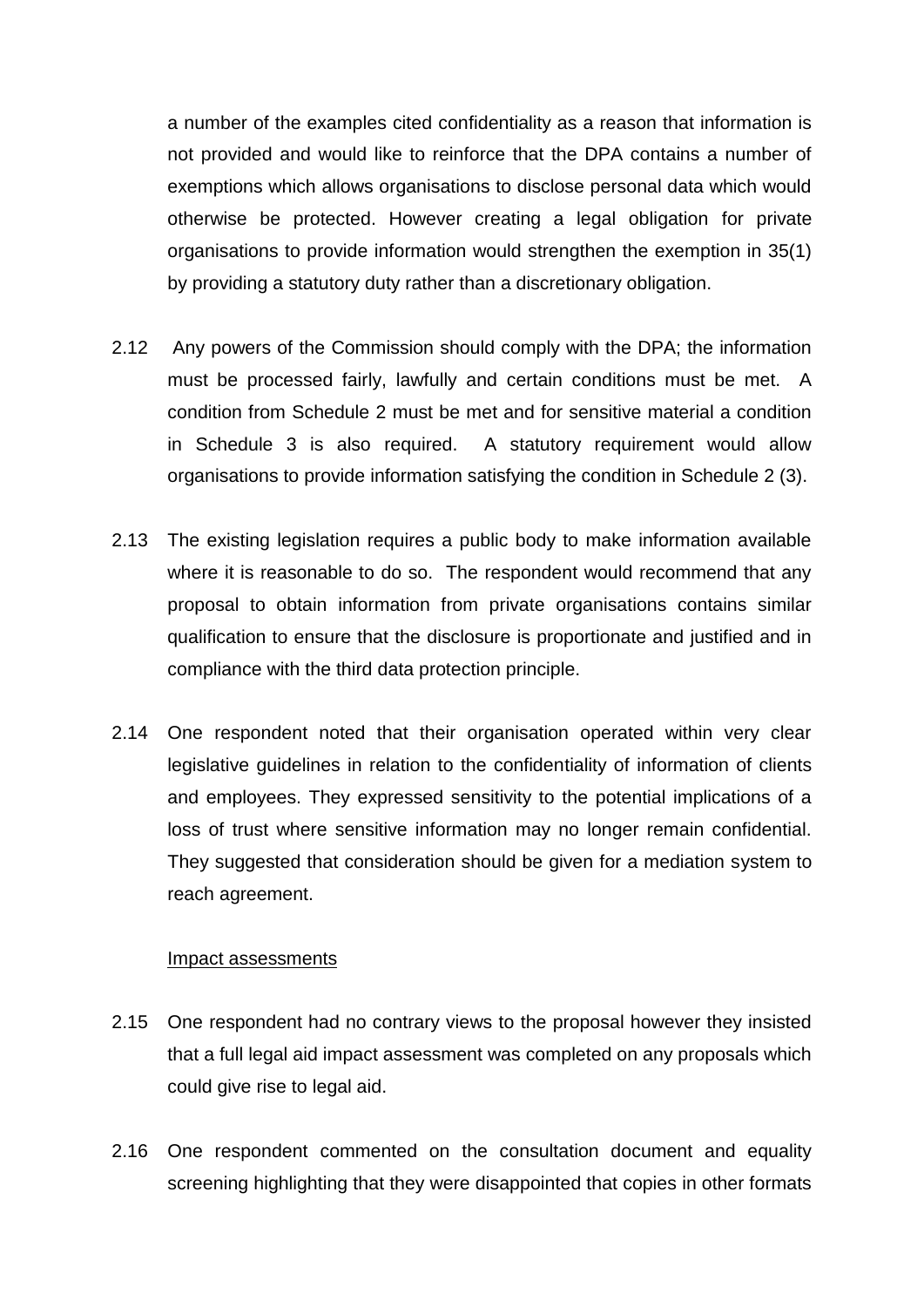'may' be available on request rather than 'can' be made available. They welcomed the plain language and topical examples but would recommend that a full list of evidence is provided in screening documents. There was no breakdown of applications by section 75 groups. This would have proven useful as there is clear evidence that significant numbers of prisoners in Northern Ireland are disabled or have significant medical problems.

2.17 The Department accepts the comments regarding equality screening. Unfortunately there was no further breakdown of applications available although we would agree that a number of prisoners/ex-prisoners may be disabled or have medical problems. The Department is not aware of any barriers preventing people from making an application to the Commission. The Commission reports that the total number of applications made to them has increased each year since they were established particularly following the introduction of an Easy Read application form in early 2012. Since then applications have increased by 50% to upwards of 1,500 each year from across England, Wales and Northern Ireland.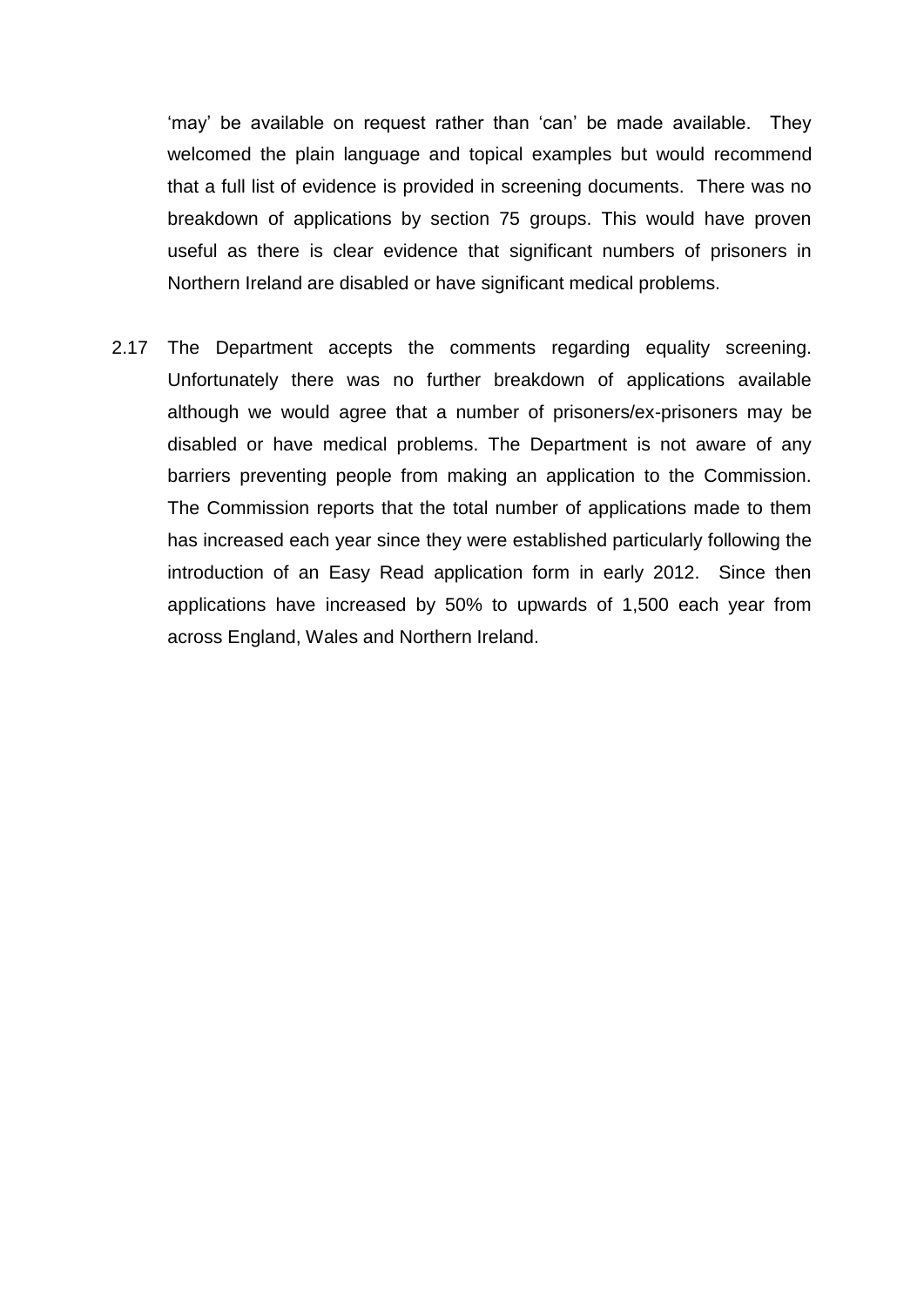## **3. The Way Forward**

- 3.1 The Department is grateful to those who took the time to respond to this consultation and for the detailed comments submitted. We welcome the general support for this change and are grateful for the suggestions for additional protections for private organisations and individuals.
- 3.2 The Department will now seek to legislate for this change taking on board the recommendations from respondents to this consultation.